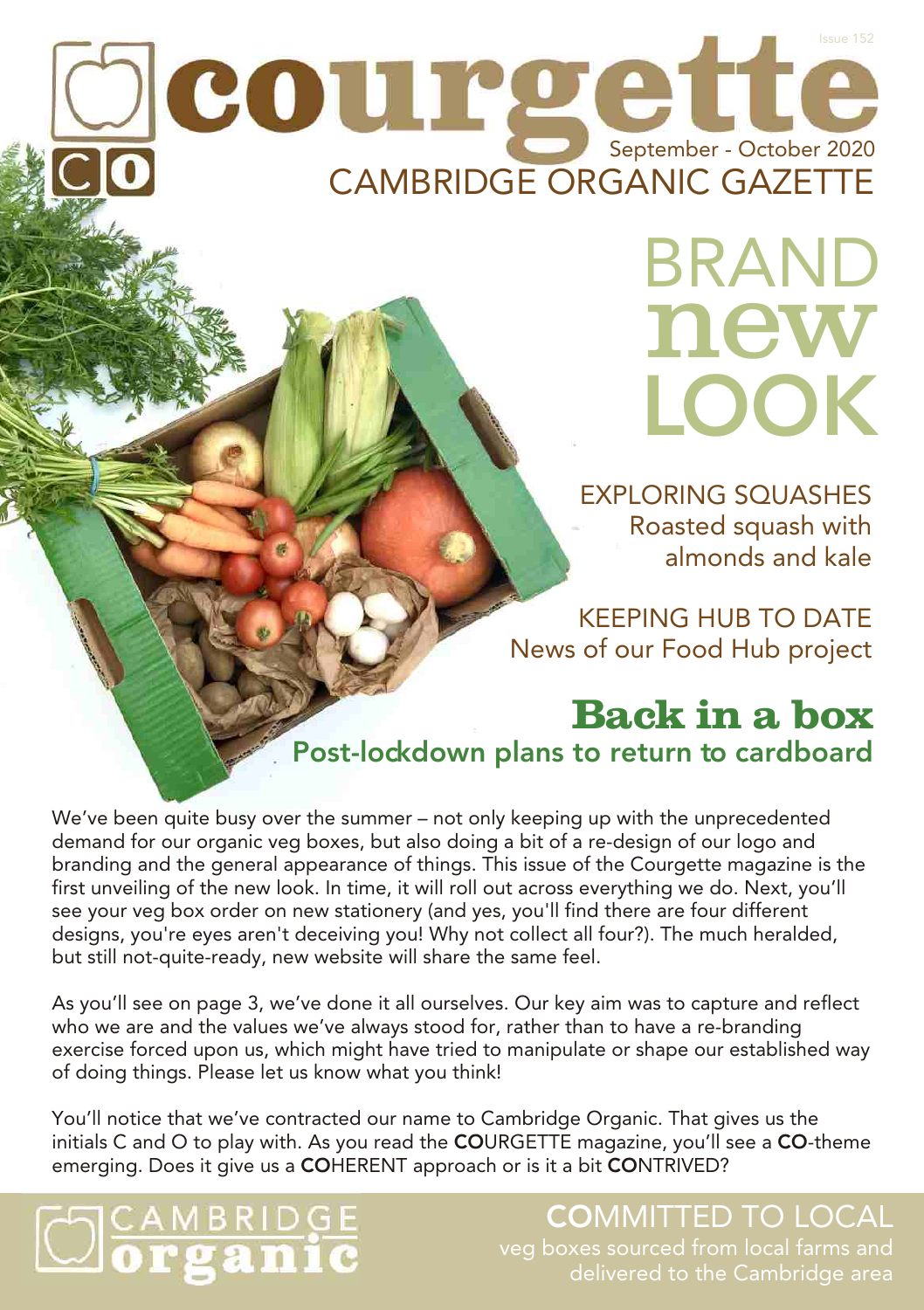I write to you on this occasion from the confines of home, having gone into a period of selfisolation due to coronavirus. Don't worry, I'm absolutely fine, just following government guidelines. One of the things about quarantine that I have found particularly interesting is how focussed I have become on food, especially fresh produce. Under normal circumstances I have no problem at all getting my hands on fresh fruit and vegetables (one of the many things I absolutely love about my job), but during this period I have only had the produce that I started out with and I have been forced to carefully plan my meals to make the best use of it all. Naturally, the most perishable foods were the ones that were eaten first, and I have been ultra-careful with everything else to ensure that none of it went to waste. The experience has reminded me of a talk that Dame Ellen McArthur gave at the Harmony in Food and Farming conference a few years ago. She told us how, on her famous round the world voyage, she had a finite number of provisions with her and so she became intensely focussed on ensuring that those provisions went as far as possible. This experience was, for her, one of the influences that made her respect the world's finite resources to a much greater degree, and from this position go on to found the Dame Ellen McArthur Foundation, which is one of the most forthright exponents of the principles of the circular economy

I have been using my time in quarantine And finally, how do you like our new productively. In particular I have made branding? Running out of branded good progress with the book that I have stationary during coronavirus, along with been writing. This book is all about the the work that has been going towards our concept of the 'Local Food Ecosystem', new website made us think that this was a local food supply-chain coordination that<br>is being implemented by the Cambridge is being implemented by the Cambridge work on the new branding has been done<br>Food Hub. The book is going to be by David. so I'll hand over to him to tell Food Hub. The book is going to be held by David, so I'll hand over to him to tell<br>published, but that whole process will by David, so I'll hand over to him to tell take a few months yet. When the book does come out it will be sold as a means of raising further money for the Food Hub building project, so please put it on your Christmas wish list (or probably your Easter wish list is more likely!).

which is the innovative new approach to good opportunity to refresh our look after<br>local food supply-chain coordination that our last rebrand in 2010. Much of the you more about it on the next page...

HEALTHY RE-START I'm especially proud of the work that the Cambridge Organic team – and Alice in particular – has put into the Healthy Start veg box scheme. This is a scheme we piloted over the summer in collaboration with Cambridge Food Poverty Alliance, which is designed to make organic veg boxes more affordable for people who receive Healthy Start vouchers. The pilot went well and we are now going to continue with the scheme on a permanent basis.

Do you receive Healthy Start vouchers and would like to take part in the scheme? Or do you know anyone who receives them who might be interested? The scheme offers families with Healthy Start vouchers, the opportunity to have either a Original Medium Vegetable Box (£11) or an Original Small Fruit and Vegetable Box (£12.50) each week in return for their Healthy Start voucher and a £2 charge.

We at Cambridge Organic will fund the first twelve places available. If we are successful in filling those slots, we hope to expand the number of people we can help by asking our veg box members to sponsor a place. We'll let you know how you can help if and when that time comes.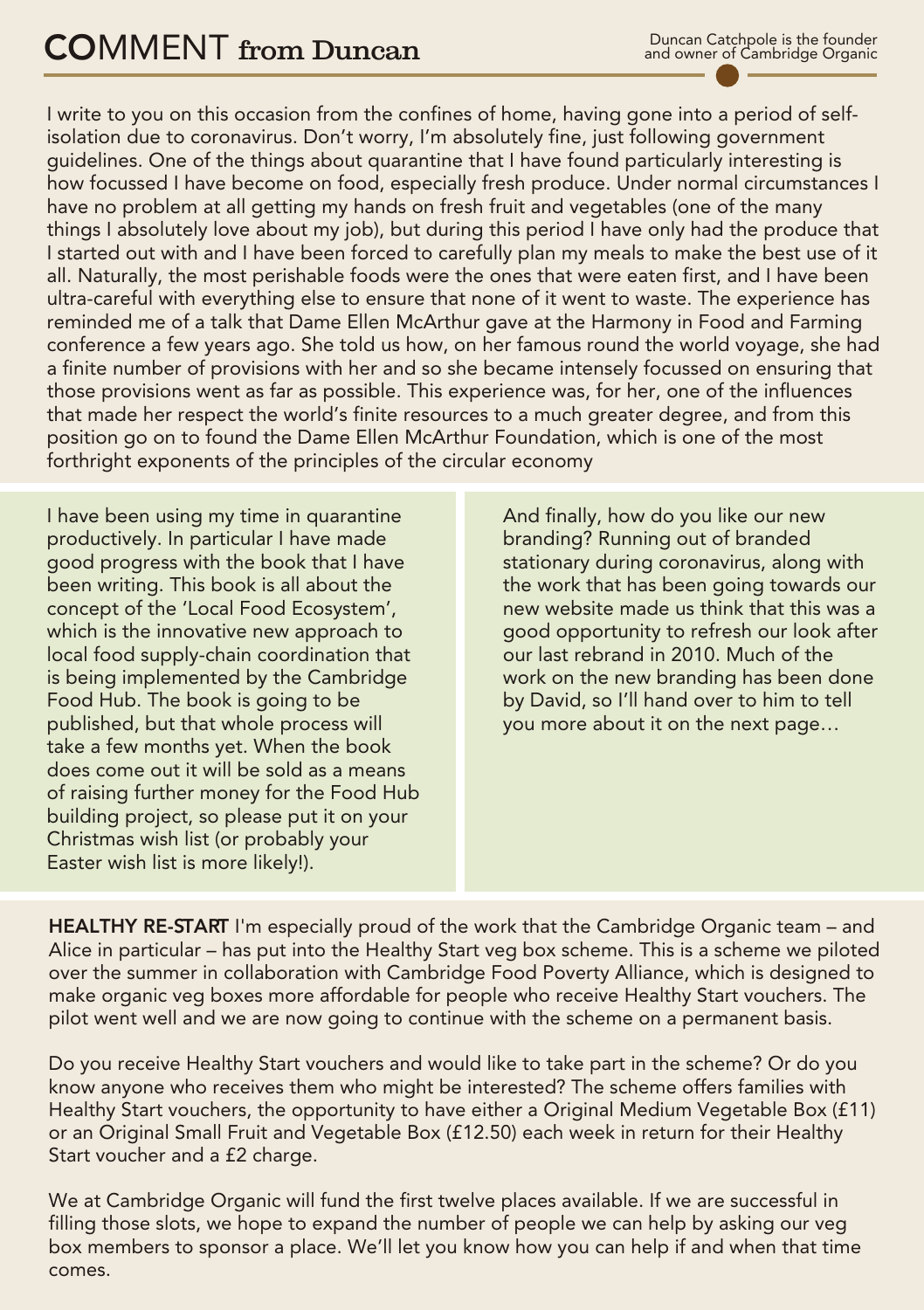### **A fresh image**

We've been having a little play around with our logo and the appearance of our stationery and the other elements that might come under the heading of 'branding'. We're introducing the new look for the first time in this edition of the Courgette, and thought it might be nice to explain why we've made some changes.

We've taken a very homegrown approach: no ad agencies were harmed in the making of this logo. Instead co-manager David has been working with Kat, who makes our wholesale deliveries. It helps that Kat's other role pre-lockdown was as a graphic designer!

One big change we've made is to prune our name: the Cambridge Organic Food Company has been trimmed to Cambridge Organic. It's shorter and the two words express our core principles: we're committed to staying a local company which only delivers to the area in and around Cambridge and does its best to source its produce from local farms. And we're organic, certified as such by annual inspections with all our produce being guaranteed to come from organic growers. The other three words, 'the', 'Food' and 'Company', didn't really tell you any more about what we do. We've been answering the phone as Cambridge Organic for a long time, so thought we'd make it official.



The new logo incorporates two typefaces: the one for 'Cambridge' is the one we used for our 'Dig In' boxes, introduced in the early days of lockdown. Back then, the aim was to provide an echo of the 'Keep Calm' poster, but we liked the font. Although influenced by sans-serif fonts of the 1920s, we think its geometrical shapes have a very clean, modern feel. The font for 'organic' is an older design, hailing from the mid-nineteenth century; it's solid and a little bit rustic. You may have seen the two fonts already on the new mini-logos for our Choice and Original boxes. The Choice range has the geometrical font: choice boxes, with their online selection of contents, are rather cutting edge, hence the modernist look. Original boxes hark back to our pioneering days packing veg boxes twenty-odd years ago: they represent the traditional way of doing things, so a typeface from the foundries of Victorian England seems apt.

We hope the two fonts together represent who we are: modern but traditional, online but hands-on, efficient but friendly.

## CAMBRIDGE rgan

As you can see from previous incarnations of our logo, it has usually incorporated an apple to commemorate Duncan's family's organic apple orchard. This apple was drawn in biro by David on a scrap of paper to show Kat the sort of thing he was thinking of. She digitised it, smoothed out the edges, and so the sketch became part of the logo!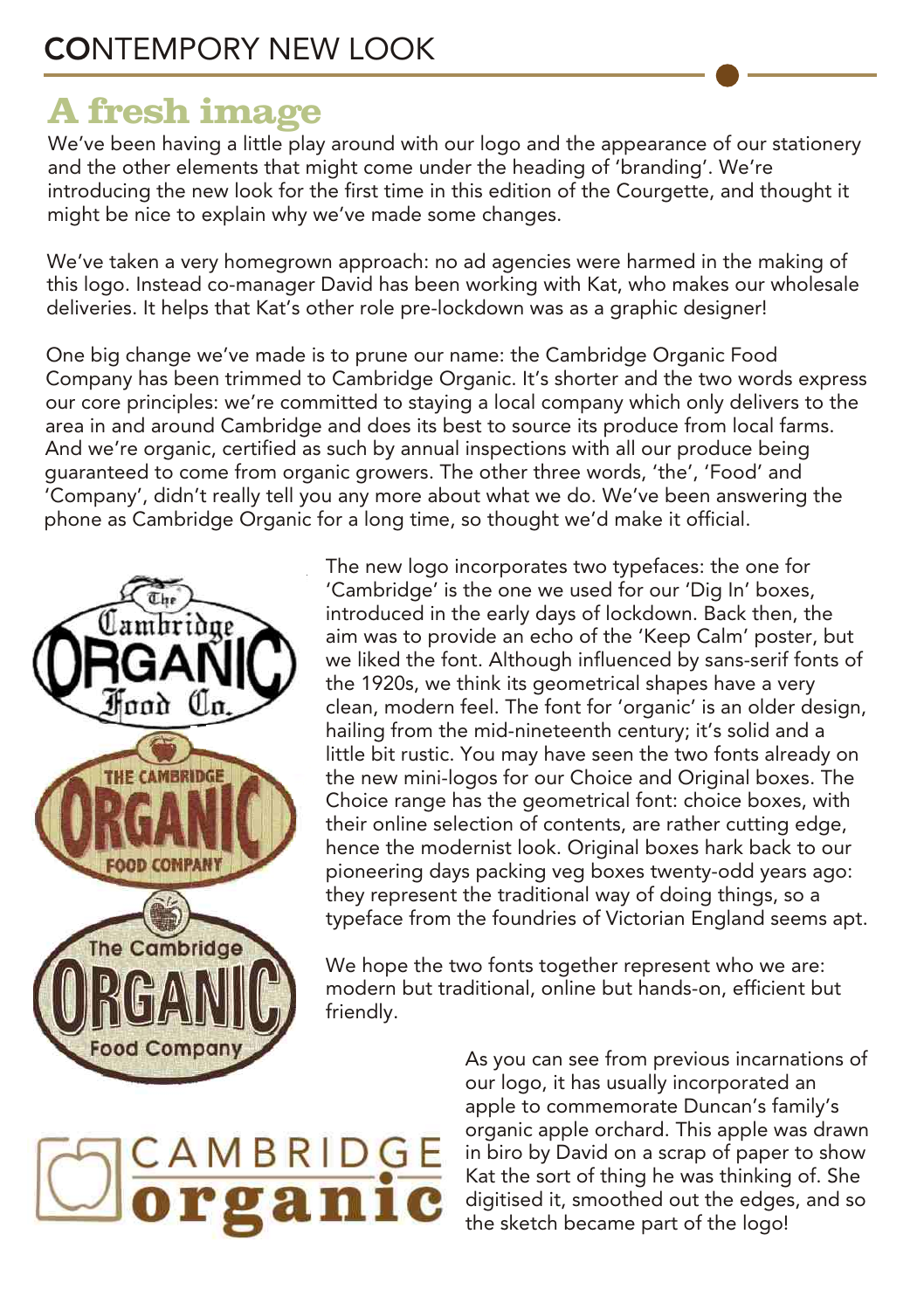## Alice Guillaume is the Cambridge Food Hub project manager<br>Alice Guillaume is the Cambridge Food Hub project manager<br>Alice Guillaume is the Cambridge Organic management team

– and an indispensable part of the Cambridge Organic management team

## **Alice's exploration into the world of squash**

I have always loved squash, but it is certainly the case that the ones you can buy in a supermarket are unremarkable. Pumpkins are pretty tasteless, particularly if you're repurposing the offcuts of a Halloween supermarket purchase. Butternuts are basic but dependable. You know what you are getting. Last autumn, working at Cambridge Organic meant I was opened up to a whole new world of squashes: I discovered the delicacy of a Delicata (now, my favourite type of squash); tackled a Turban squash and feared for my fingers (clearly a better method of peeling than the one I employed was needed); excitedly scooped out the insides of a Spaghetti squash as part of a meal.

Roasting is, in my opinion, the best way to cook a squash. I love the ease of roasting, the flavours it brings out, the fact you don't have to peel the squash beforehand… In this recipe, I used Uchiki kuri squash. It has a creamy flesh that's sweet and nutty when roasted. The roasted almonds bring a complementary crunch and saltiness, whilst the kale – I used Cavolo nero but you could use curly kale instead – brings a splash of green and is a classic pairing for squash.



ROASTED SQUASH WITH KALE, ALMONDS AND CARAMELISED ONIONS

#### Ingredients

Oil for roasting

1 squash, cut into 1cm thick slices

A couple of fresh sage leaves or dried sage to replace

1 bag of kale

2 onions, sliced. Preferably red but white work too

2 tablespoons soft brown sugar

1-2 tablespoons balsamic vinegar

200g of almonds (this will make more than you need but you can store them in an airtight container for 3 days)

Salt and pepper to season.

Focaccia to serve

#### Method

1. Preheat oven to 180C.

2. Put the squash slices in a roasting tin and drizzle with oil. Season with salt, pepper and sage. Place in the centre of the oven and roast for 30 minutes.

3. While they are roasting, start making your caramelised onions. Heat a tablespoon of oil in a large frying pan over a low heat. Add the onions and cook for 30 minutes until soft and golden. Add a splash of water to the pan if they look like they might catch.

4. After 30 minutes, add the kale to your roasting tin and roast for another 15 minutes.

5. Place the almonds on a new roasting tin and roast at 180C for 15 minutes. I added them to the oven at the same time as I added the kale to the squash. Be vigilant, because they burn easily.

6. Finish the caramelised onions. Add the soft brown sugar and balsamic vinegar to the pan. Cook until the sugar has dissolved, and the vinegar has reduced.

7. After your almonds have roasted for 15 minutes, take them out of the oven and put in a bowl with two tablespoons of oil and a teaspoon of sea salt. Mix to coat. Then put the almonds back into the oven for two minutes to dry them.

8. Serve the roasted squash and kale with the roasted almonds, caramelised onions and focaccia.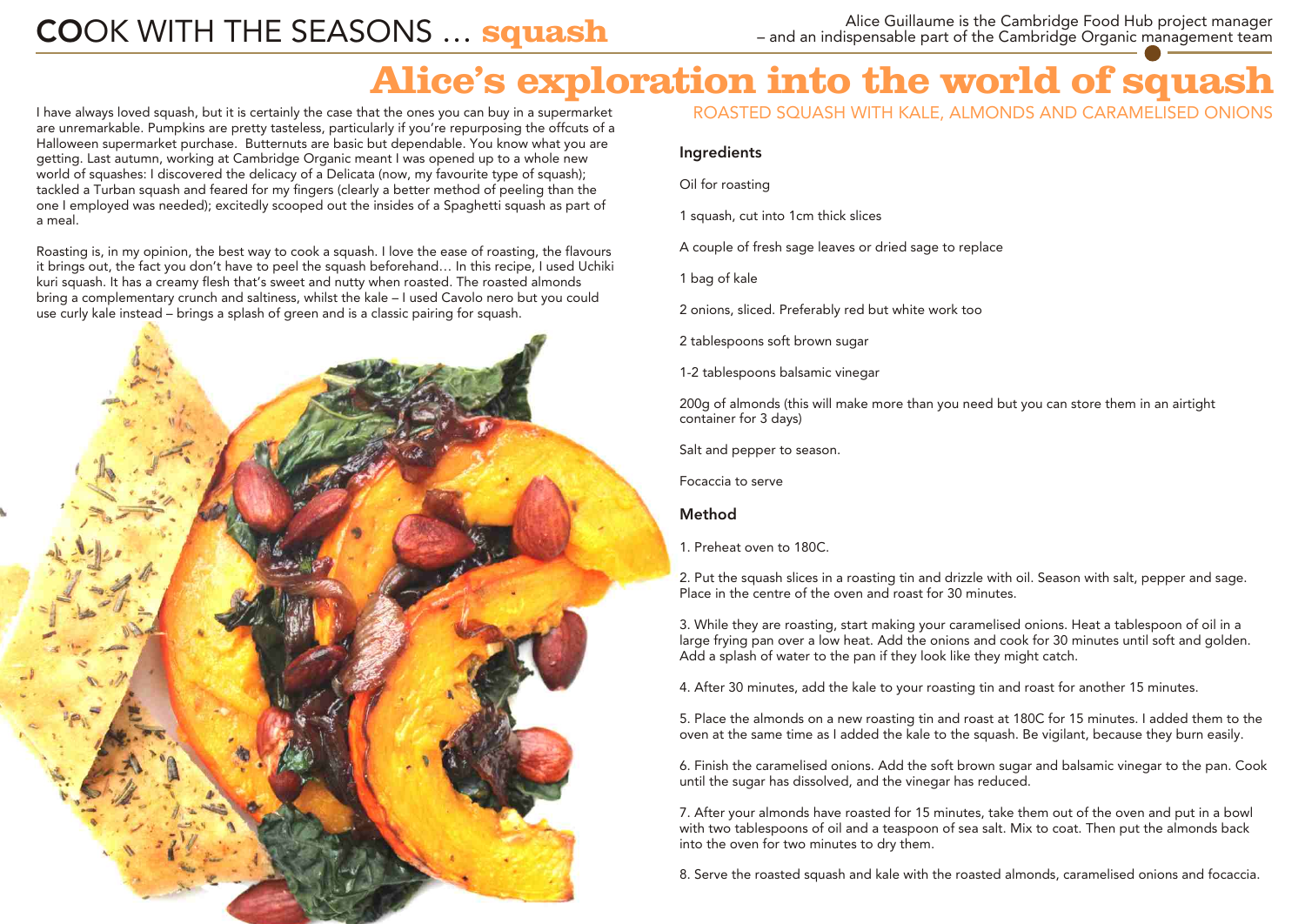### **Cambridge Food Hub 'Hubdate'**

Although we still haven't found a site for a building, the Cambridge Food Hub is already very much in business! We have been running a pilot operation from our existing premises for over a year now. Stage one was to deliver grocery products made by our network of local producers to businesses in and around Cambridge. Then came our Green Coffee Shop Scheme: we've been collecting the spent coffee grounds from Cambridge's cafés and taking them either to be made into coffee logs by Biobean, or into compost by Waterland Organics. Of course, the collection of coffee grounds had to be suspended when coffee shops closed at the start of lockdown. We are planning to resume that service later this month.

#### **The Food Hub gets fresh**

There have been two big developments in the evolution of the Food Hub in the last month. At the start of August, we moved what had been Cambridge Organic's wholesale supply business over to the Food Hub. That meant that business customers could order fresh produce using the Open Food Network in the same way that they had been ordering other Food Hub products. The Open Food Network is a website platform, which offers a shopfront for lots of small food businesses to connect to their customers. It provides a lovely online ordering process for the businesses buying from us. And it produces convenient invoices and order summaries for us, cutting down on a lot of admin! If you'd like to have a nosey at our shopfront on the Open Food Network, I'm afraid you'll find that our part of the site is restricted to our wholesale members.

#### **Membership not margin**

The other change we've made is more experimental. We're trialling a radical new approach to how we charge for the service we provide. Instead of us adding a margin to the produce we sell, Food Hub members buy at direct-from-producer prices. The Food Hub's operational costs are covered by its members paying a membership fee instead. There are several different bands of membership fee, so a business with bigger orders pays more towards the cost of getting the produce to them than a smaller business. We've tried to calculate the bands of membership so that the businesses who buy from us are saving money compared to us adding a traditional margin.

It's too early to decide if this new model for generating income is going to be kept in the longer term. One thing we've learned in these early days is that it's so novel that it takes a lot of explaining! Whether in the end it is kept as the way the Food Hub supports itself, it's a brave attempt to separate profit from the provision of the Food Hub's services.



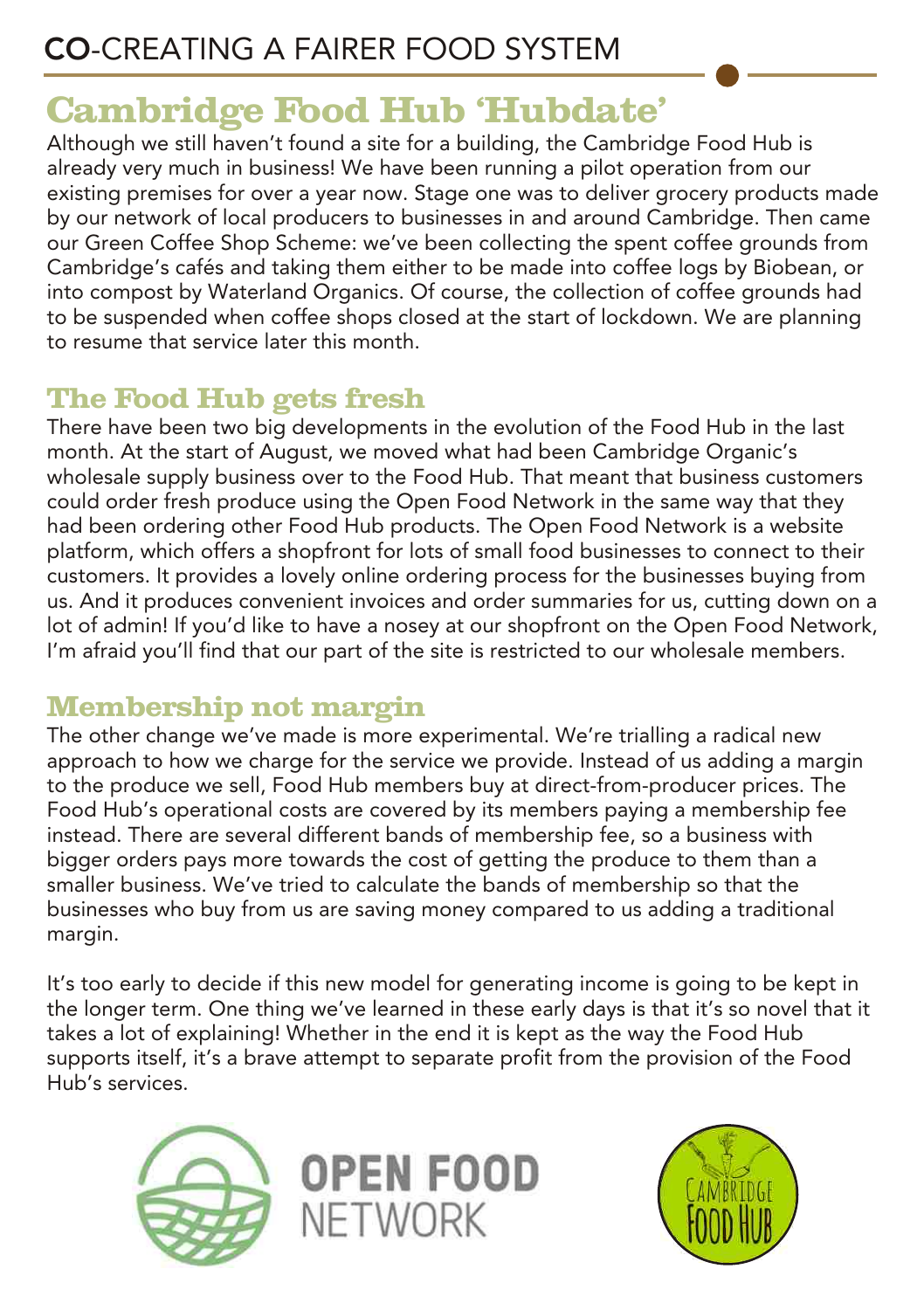#### COMMUNICATING WITH OUR MEMBERS

#### **The road back to boxes**

At the start of the coronavirus lockdown, we made the reluctant decision to switch from delivering our veg boxes in cardboard to using non-returnable plastic bags. The concern that prompted the move was the possibility of the virus being transmitted on a box returned by one of our members to one of our staff.

In the last Courgette magazine, we started a consultation with our members (and with our own colleagues) about whether it was time to return to our traditional boxes. The response from members was very largely in favour of us going back to cardboard. We aim to make the return to boxes from now on.

However, we don't have a sufficient stockpile of boxes to be able to pack all our boxes in … erm … boxes in the short term. We'll try to pack as many we can in cardboard, but we'll still have to use some plastic bags until our supply of cardboard boxes builds up.

We also have a limited stock of fabric bags, which we'll use aim to use as well. These were ordered for a scheme we organised with Addenbrookes to deliver subsidised veg bags to their staff. Unfortunately, the take-up of the offer wasn't very good and we had to end the scheme after a few months. These bags bear what is now our old logo, so it's time to get them into circulation before they become obsolete. If you get one, you'll see they are quite a nifty design: they fold up into their base and then close with press-studs. As well as our old logo, they are emblazoned with the call to return them to us: you are very welcome to do this, but we'd also be very pleased if you decide you'd rather parade them round the local shops!

To help us replenish our stock of boxes, we're asking anyone who has kept their boxes from prelockdown to return them to us now. We know that some very kind people have been doing that and we are keen to get them back.

If you do receive your order in a box, it is more crucial than ever that you return it to us on your next delivery. Some of our newer members may only have known the era of plastic bags, so for you this 'return to normal' will be a novel thing. Please put your empty box in the place where we leave your order. It would be best if you could leave the box out the day before to reduce the risk of virus transmission. If the place you leave your box might get rained on – and there's rain in the forecast – please do cover the box as there are few things less useful (or more unpleasant) than soggy cardboard! It's perhaps a use for those big plastic bags we've been foisting upon you …

Newer members will see that the boxes we use for delivery are ones which originally came to us containing produce. They can get a bit tatty, but they are a very precious resource to us. It's actually a bad time of year for us to be trying to replenish our cardboard stockpile. At the moment, the vast majority of our produce is coming to us from local farms in trays that we return to them, so not many useful boxes are coming in.

Although the majority of respondents were very much in favour of us ditching the plastic, there were some people who very kindly replied to voice their opinion that the use of plastic was still a necessary precaution. Please get in touch if you are concerned about us making your delivery in cardboard. As I've said, for us, the use of plastic was to eliminate possible virus transmission on the return journey of our boxes back to us, but if you would feel safer continuing with deliveries in plastic bags, please let us know.